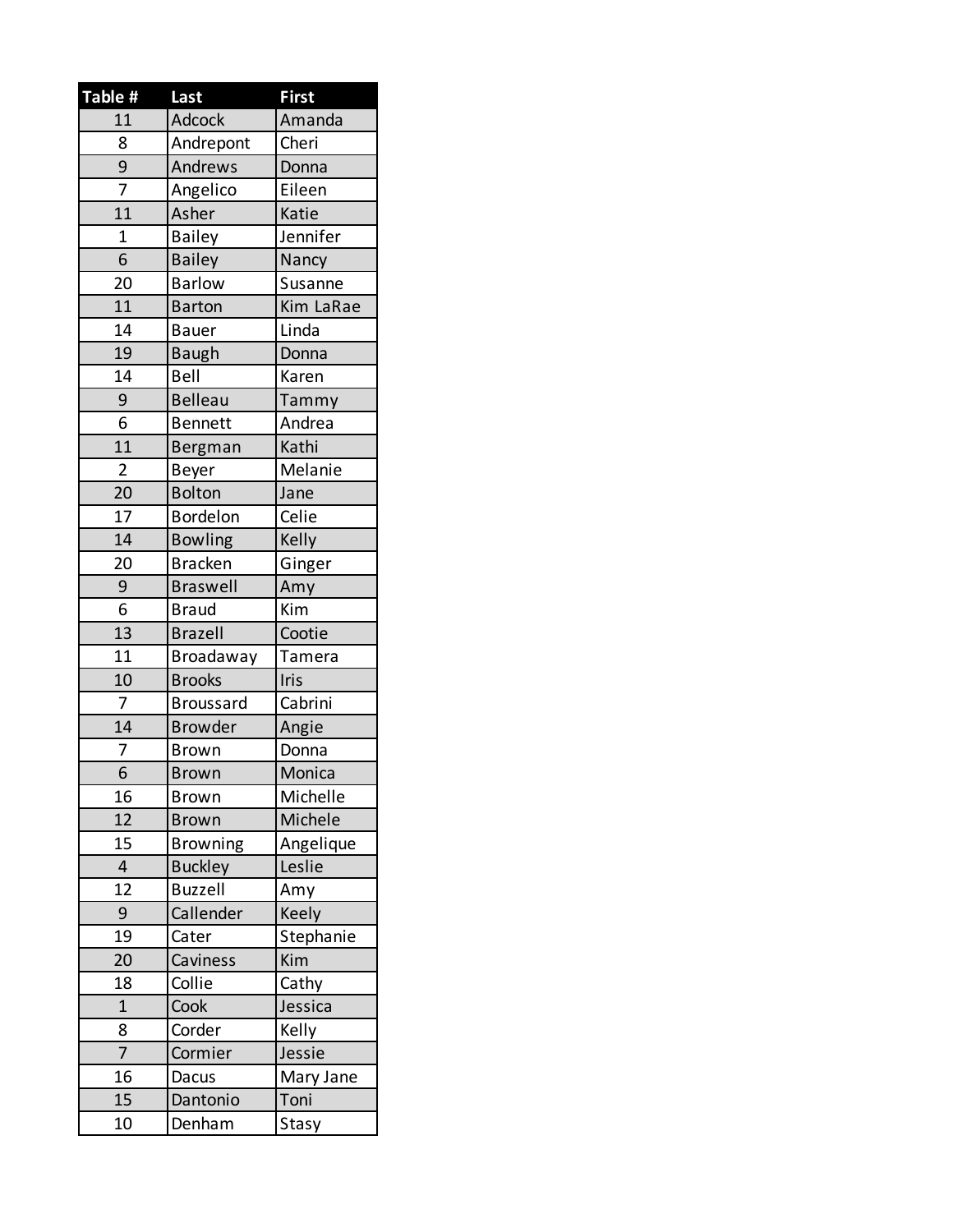| 15             | Dever       | Kay            |
|----------------|-------------|----------------|
| 20             | Dillard     | DeAnna         |
| 12             | Donald      | Teri           |
| 15             | Doucette    | Cookie         |
| 20             | Duncan      | Mary Ellen     |
| 9              | Eagles      | Christi        |
| 13             | Erlandson   | Lynnette       |
| 18             | Everitt     | Melinda        |
| 16             | Fermi       | Julianne       |
|                | Fillingane  | Pam            |
| $\frac{5}{3}$  | Fincher     | Jeanette       |
| $\overline{7}$ | Fitts       | Danita         |
| $\overline{4}$ | Flynn       | Darla          |
| 9              | Fortenberry | Debbie         |
| 10             | Frederic    | Sherry         |
| 6              | Freyder     | Deborah        |
| 13             | Fulford     | Debbie         |
| 14             | Garvin      | Karin          |
| 13             | Gary        | Lynda          |
| 3              | Gates       | Maraya         |
| 13             | Gates       | Deborah        |
| 5              | Gaylor      | Donna          |
| 19             | Golitz      | Sue            |
| 20             | Green       | Joyce          |
| 15             | Guidry      | Marleana       |
| 16             | Harrington  | Linda          |
| 8              | Heard       | Judy           |
| 5              | Hjulberg    | Lisa           |
| $\overline{8}$ | Holden      | Gwen           |
| 15             | Hooper      | Shelly         |
| 5              | Houston     | Christi        |
| 9              | Huber       | Deanna         |
| $\overline{1}$ | Hurst       | Vana           |
| 15             | Jackson     | <b>Beverly</b> |
| 14             | Jacobs      | DeAnna         |
| 4              | Johnson     | Melissa        |
| 9              | Johnson     | Donna          |
| $\overline{1}$ | Jones       | Pat            |
| 11             | Justice     | Debra          |
| 16             | Keeffe      | Larisa         |
| 14             | Kennedy     | Debra          |
| 17             | King        | Jackie         |
| 10             | Knight      | Pamela         |
| 10             | Kyle        | Angie          |
| $\overline{2}$ | Lawrence    | Shawn          |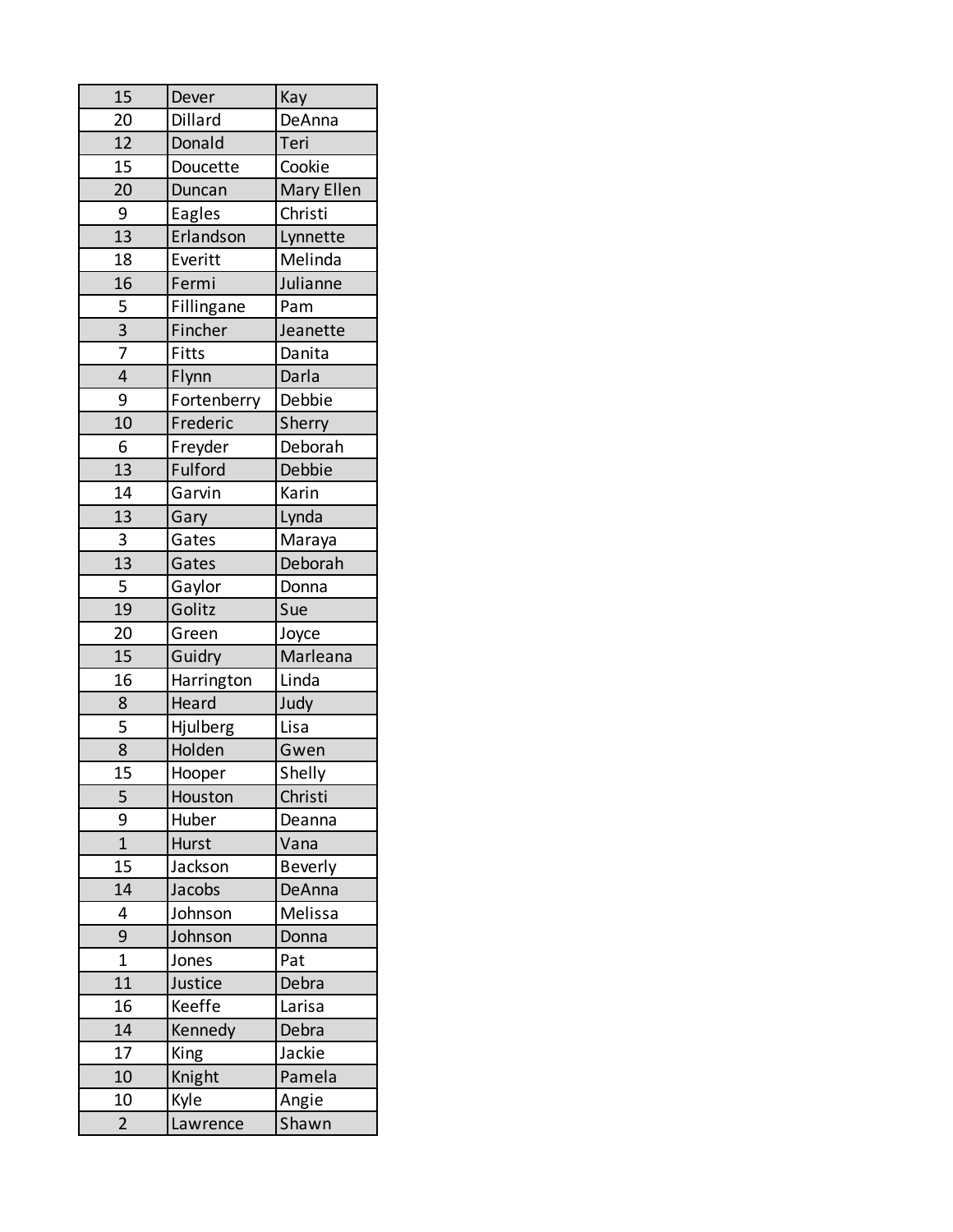| 3               | Lawrence      | <b>Tracy</b>   |
|-----------------|---------------|----------------|
| $\overline{17}$ | LeBoeuf       | Kyle           |
| 7               | Lee from LA   | Melissa        |
| $\overline{5}$  | Lee from MS   | Melissa        |
| 8               | Lewis         | Lisa           |
| $\overline{1}$  | Lindsey       | Carolyn        |
| $\overline{7}$  | Lippold       | Chris          |
| $\overline{12}$ | Logan         | Keyesy         |
| $\overline{2}$  | Luckett       | Alex           |
| 19              | Lyon          | Jane           |
| 13              | Manly         | Susan          |
| 20              | Marino        | Jennifer       |
| 18              | May           | Tricia         |
| 5               | Mayo          | Alicia         |
| 12              | McCain        | Rose Marie     |
| $\overline{7}$  | McIlwain      | Christina      |
| 3               | McLellan      | Holly          |
| 13              | McNulty       | <b>Beatriz</b> |
| 3               | Meador        | Jerri          |
| $\overline{17}$ | Medina        | Zaidalyn       |
| 13              | Meerman       | Joanne         |
| 8               | Melanson      | Lisa           |
| 4               | Metzger       | Debbie         |
| $\overline{4}$  | Metzger       | Carolyn        |
| 8               | Miguez        | Wendy          |
| 19              | Miller        | Tamela         |
| 18              | Millman       | Judy           |
| 16              | Milton        | Mary           |
| 10              | Mooney        | Carla          |
| 9               | Morrow        | Terry          |
| 16              | Neely         | Kim            |
| 16              | Norment       | Kim            |
| 20              | <b>Norris</b> | Cindy          |
| $\overline{4}$  | <b>Nutt</b>   | <b>Beth</b>    |
| 14              | Organ         | Traci          |
| 8               | Owens         | Karla          |
| 14              | Payant        | Lynn           |
| 13              | Pena-Dardar   | Amy            |
| 5               | Perilloux     | Paige          |
| 12              | Phillips      | Ruchell        |
| 1               | Pitts         | Caroline       |
| $\overline{1}$  | Pitts         | Patti          |
| 2               | Powell        | Patricia       |
| 4               | Rafnson       | Tiffany        |
| 5               | Raines        | Treasure       |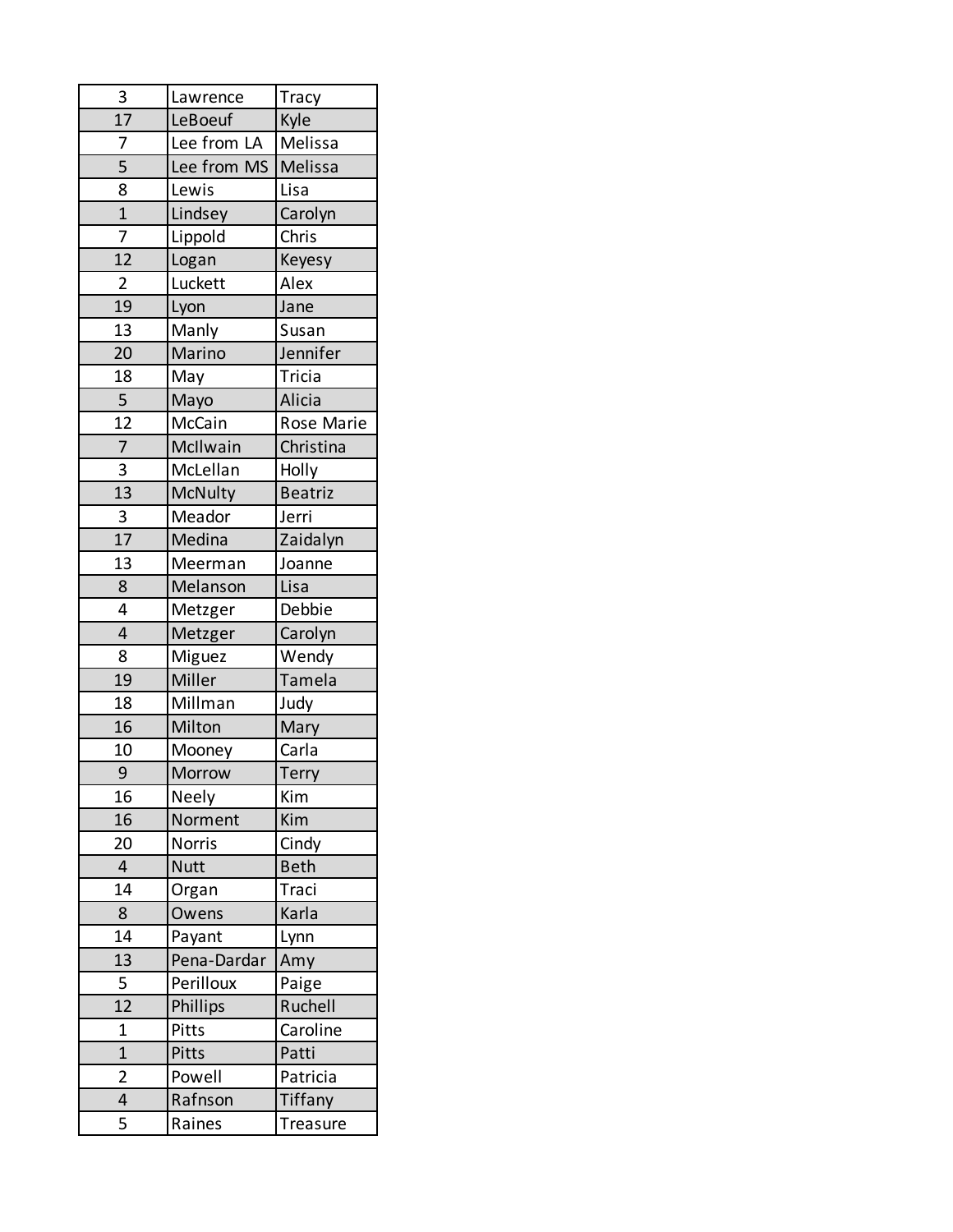| 11              | Reeder         | <b>Bobbi</b> |
|-----------------|----------------|--------------|
| 5               | Reynolds       | Kim          |
| 19              | Rhodes         | Elaine       |
| 4               | Rickerd        | Vicki        |
| 11              | Riegler        | Deonna       |
| 16              | Roberts        | Jackie       |
| 15              | Robinson       | Kendria      |
| 16              | Robinson       | Cherie       |
| 18              | Rowland        | Pam          |
| 19              | Ruble          | Talita       |
| 17              | Ruello         | Lori         |
| 10              | Ruffin         | Karen        |
| 4               | Rush           | Sherriel     |
| $\overline{1}$  | Russell        | Kelly        |
| 6               | Sanchez        | Charlotte    |
| 18              | Sanderson      | Kimberly     |
| 13              | Saucier        | <b>Boo</b>   |
| 6               | Sebring        | Linda        |
| 9               | Sevier         | Laura        |
| 17              | Smith          | Carole       |
| 3               | Smith          | Linda        |
| $\overline{12}$ | Smith          | Sarah        |
| $\overline{1}$  | Soldinie       | Shar         |
| 6               | Spangler       | Shelly       |
| 11              | Spiers         | Debra        |
| $\overline{7}$  | Spillers       | Candy        |
| 14              | Steele         | Tina         |
| 17              | Steib          | Janice       |
| 15              | <b>Stelly</b>  | D'Ette       |
| 20              | Stewart        | Paige        |
| 10              | Stewart        | Ginger       |
| 5               | <b>Streeff</b> | Lisa         |
| 12              | Strength       | Ashley       |
| 3               | Swink          | Selena       |
| 3               | Swink          | <b>Steve</b> |
| 8               | <b>Talley</b>  | Leslie       |
| 15              | Taylor         | Ruby         |
| $\overline{2}$  | Thornton       | Sandy        |
| 18              | Thornton       | Jennifer     |
| $\mathbf{1}$    | Tisdale        | Pat          |
| 12              | Vasquez        | Christy      |
| 17              | Victoriano     | Roni         |
| 17              | Waddell        | Patti        |
| $\overline{7}$  | Wade           | Donna        |
| 19              | Walker         | Jennifer     |